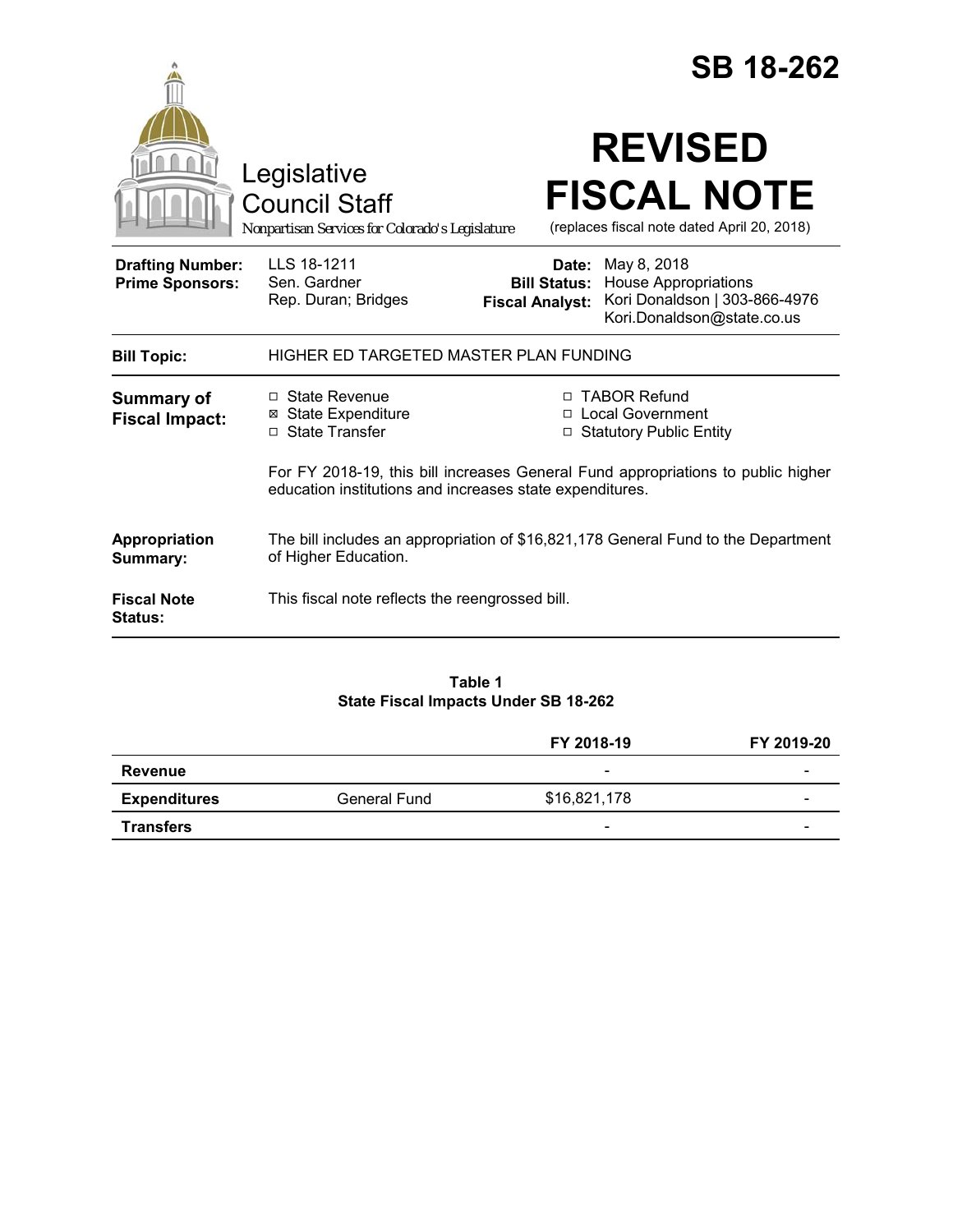May 8, 2018

#### **Summary of Legislation**

For FY 2018-19, the bill appropriates \$16.8 million to implement specific CCHE master plan program and policy goals at the state's higher education institutions. The bill allocates money consistent with existing law established by House Bill 14-1319 and other statutory provisions, and conforms with how appropriations were made in the 2018 Long Bill, House Bill 18-1322.

#### **State Expenditures**

There will be a one-time increase in expenditures at state higher education institutions for FY 2018-19. Table 2 shows the funding distribution.

|                                                                                     | College<br>Opportunity<br><b>Fund</b><br><b>Stipend</b> | Fee-for-<br><b>Service</b><br><b>Contracts</b> | Fee-for-<br><b>Service for</b><br><b>Speciality</b><br><b>Education</b> | <b>Total</b>  |
|-------------------------------------------------------------------------------------|---------------------------------------------------------|------------------------------------------------|-------------------------------------------------------------------------|---------------|
| <b>Adams State University</b>                                                       | \$67,489                                                | \$152,635                                      |                                                                         | \$220,124     |
| <b>Colorado Community Colleges</b>                                                  | 2,698,744                                               | 740,799                                        |                                                                         | 3,439,543     |
| Colorado Mesa University                                                            | 380,990                                                 | 167,487                                        |                                                                         | 548,477       |
| Colorado School of Mines                                                            | 158,217                                                 | 226,404                                        |                                                                         | 384,621       |
| Colorado State University System                                                    | 1,154,032                                               | 344,905                                        | 1,107,333                                                               | 2,606,270     |
| Fort Lewis College                                                                  | 90,748                                                  | 116,971                                        |                                                                         | 207,719       |
| Metropolitan State University of Denver                                             | 822,632                                                 | 277,081                                        |                                                                         | 1,099,713     |
| University of Colorado System                                                       | 1,724,293                                               | 722,852                                        | 1,267,935                                                               | 3,715,080     |
| University of Northern Colorado                                                     | 395,056                                                 | 275,312                                        |                                                                         | 670,368       |
| Western State Colorado University                                                   | 79,997                                                  | 142,306                                        |                                                                         | 222,303       |
| <b>Subtotals</b>                                                                    | \$7,572,198                                             | \$3,166,752                                    | \$2,375,268                                                             | \$13,114,218* |
| <b>Aims Community College</b>                                                       |                                                         |                                                |                                                                         | \$171,064     |
| <b>Area Technical Colleges</b>                                                      |                                                         |                                                |                                                                         | 201,961       |
| Colorado Mountain College                                                           |                                                         |                                                |                                                                         | 144,670       |
| <b>Subtotal</b>                                                                     |                                                         |                                                |                                                                         | \$517,695     |
| Need-Based Aid                                                                      |                                                         |                                                |                                                                         | \$3,188,102   |
| <b>Stipends for Students Attending</b><br><b>Participating Private Institutions</b> |                                                         |                                                |                                                                         | \$1,163       |
| <b>Grand Total</b>                                                                  | \$7,572,198                                             | \$3,166,752                                    | \$2,375,268                                                             | \$16,821,178  |

## **Table 2 Funding Distribution Under SB 18-262**

*\* This amount shall be reappropriated to the various governing boards.*

## **Effective Date**

The bill takes effect upon signature of the Governor, or upon becoming law without his signature.